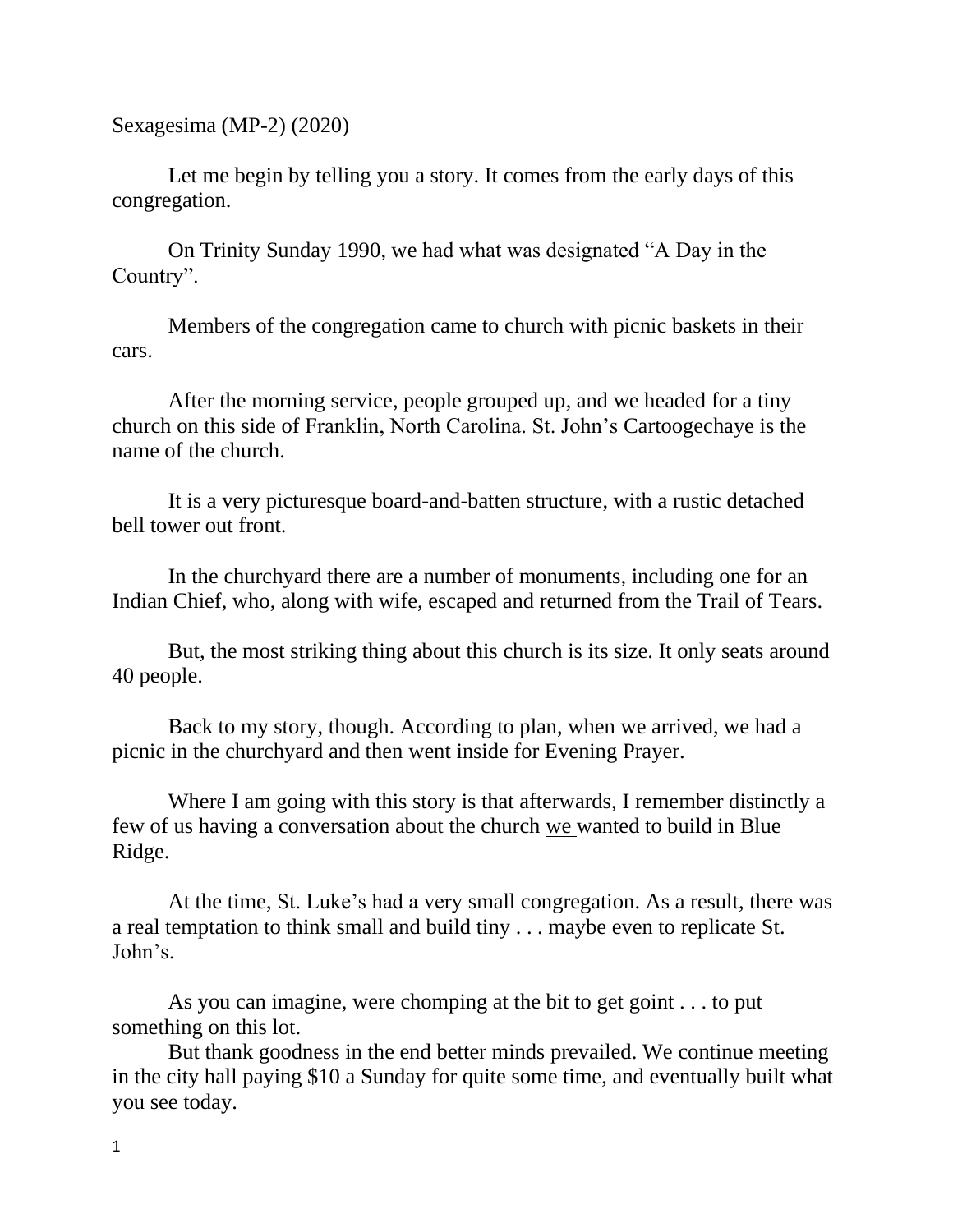But, the temptation was there to charge ahead . . . to move according to our timetable and not according to God's.

And that is a perennial problem, isn't it? It happens with individuals and with churches.

It was true in Old Testament times. Think about the fiasco that happened when Abraham and Sara took this route.

God promised Abraham an heir. After a number of years, when that heir had not appeared, what did Abraham and Sara do?

They became impatient. They got tired of waiting on the Lord and took matters into their own hands. They charged ahead leaning on their own understanding.

Abraham had a son by his wife's maid, Hagar, and we know where that led. The world is still paying the price today over in the Middle East.

But we also find the same folly going on in today's Old Testament lesson.

In this passage, Isaiah tells the people of Judah how they are to respond to a national crisis, a threat coming from the Assyrian empire, which was in the ascendancy at the time and posed a real threat to their national security. Delivering God's message, the prophet says: **"In returning and rest shall ye be saved; in quietness and in confidence shall be your strength."** 

But how were they in fact responding to this crisis?

Well, instead of waiting on God to bring about the deliverance He had promised, they were going down to Egypt seeking help there . . . busy making desperate alliances, alliances that would prove not only to be futile but disastrous.

I wonder if you have ever done anything like that in your life . . . panicked, forgot God and have taken matters into your own hands.

I wonder if you have ever been in a church where this happened. If so, today's message is for you.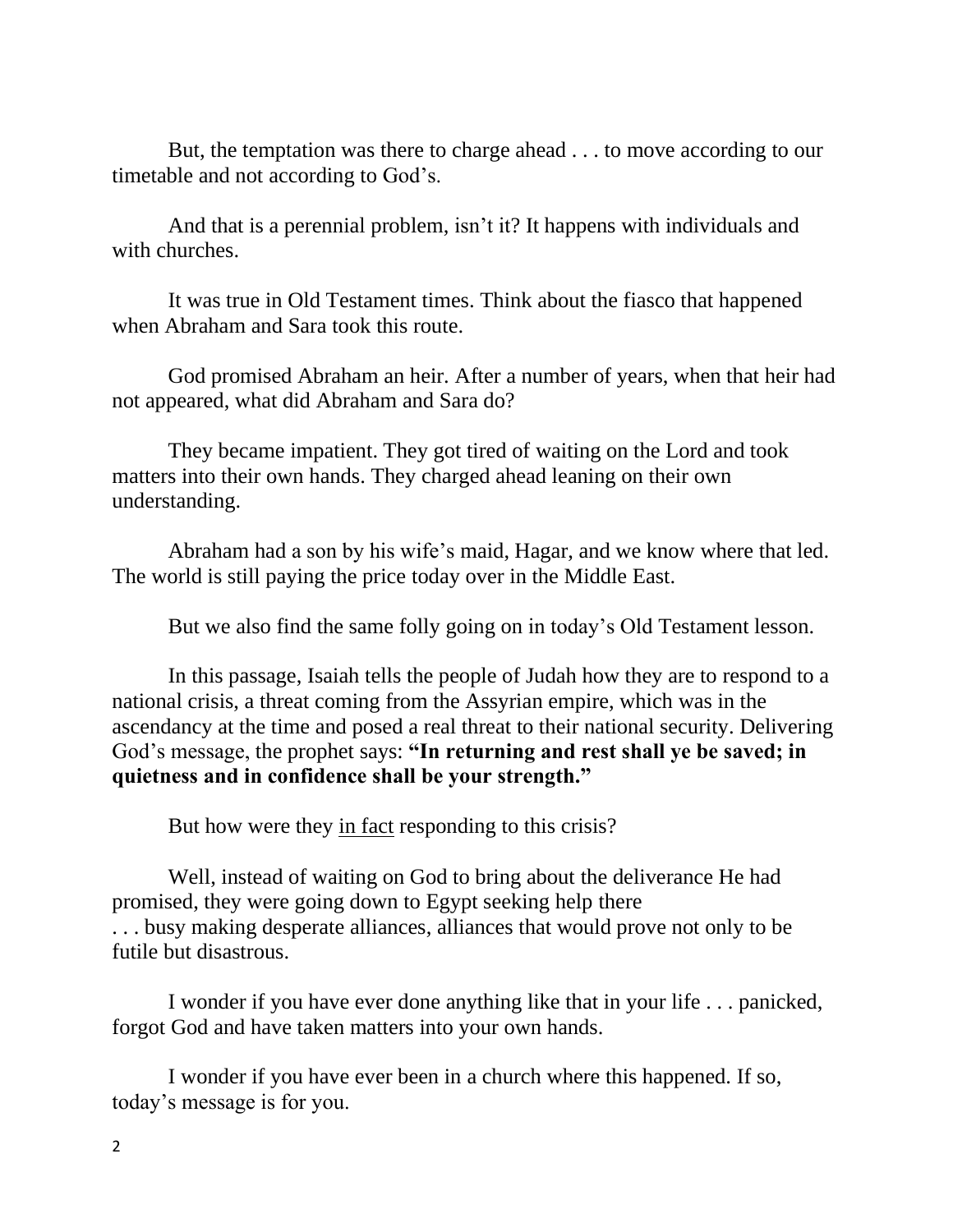There is a time for charging ahead and get on with the job, a time for daring and doing, but there is also a time for standing and waiting. The trick, I suppose, is knowing when to do what.

Some of the words found in the verse I have just quoted might help us get this right. The first is **returning**.

The very nature of this word implies we are in a place we ought not to be. Think about the prodigal son in the parable Jesus told. He found himself in a far country, far away from his family and far away from his God.

Disobedience . . . leaning on our own understanding and going our own way . . . leads us into this far county. But how does this disobedience begin and get a foothold in our lives? I want to suggest it begins with small things, such things as:

--Getting out of the habit of saying our prayers;

--Leaving our Bibles unread; and

--Getting out of the habit of attending Sunday worship.

What are we to do when we discover we have gone down this wrong path?

Well, there are only two things we can do: stay on that wrong path or do an about turn – **return**.

What about you and me this morning?

Do we have any 'returning' we need to do?

Have we strayed from the straight and narrow?

Do we find ourselves off in some 'far country'?

If so, this word is for us. It is a summons: Return and be saved.

But we find a second word in this verse that might help us stay on track with God. It is **resting.**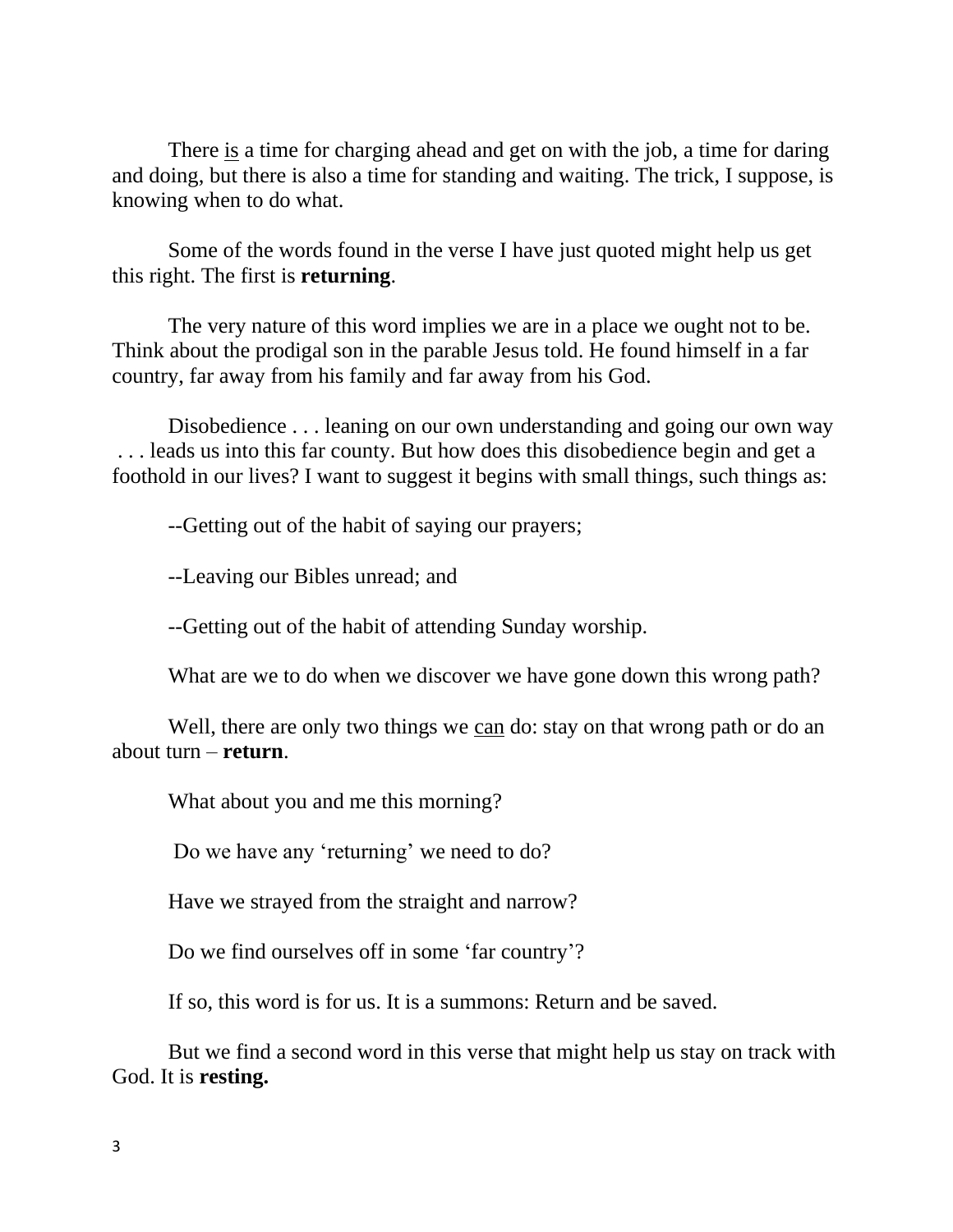"In returning and rest you shall be saved."

But what does this rest look like?

Is it lying down and playing dead and waiting on God to do it all?

No, I don't think so. What is being spoken of here is resting on God's promises, and that involves slowing down. Let me give you an example from my childhood.

When I was a boy, there was in our church an older lady by the name of Mrs. Donald.

Well, Mr. Donald died. And seeing as she volunteered at the local Veterans' Hospital where there were a number of widowers, it was not hard for her to find another old codger, and that is exactly what she did. Very shortly after Mr. Donald died, she remarried.

Well, it didn't work out. How come?

Well, as I remember hearing my parents tells the story, it was because she expected her new husband to fall in line with what her first husband had done . . . to have her dinner cooked when she got home from volunteering.

Well, he had other ideas. He expected her to have his supper made at the end of the day. And so, sadly the marriage ended in divorce.

But the story does not end here. She went on to marry another old man, and the same thing happened.

There may have even been a third. I can't now remember.

In any event, some judicious 'resting' might have averted these tragedies

It may well have been God had in the wings someone who would have brought her much happiness, if he had just slowed down a little . . . if she had rested and waited and sought His counsel. ///

Returning, resting – but there is a third word or concept we find in this verse that might help. It is **remaining quiet**, listening.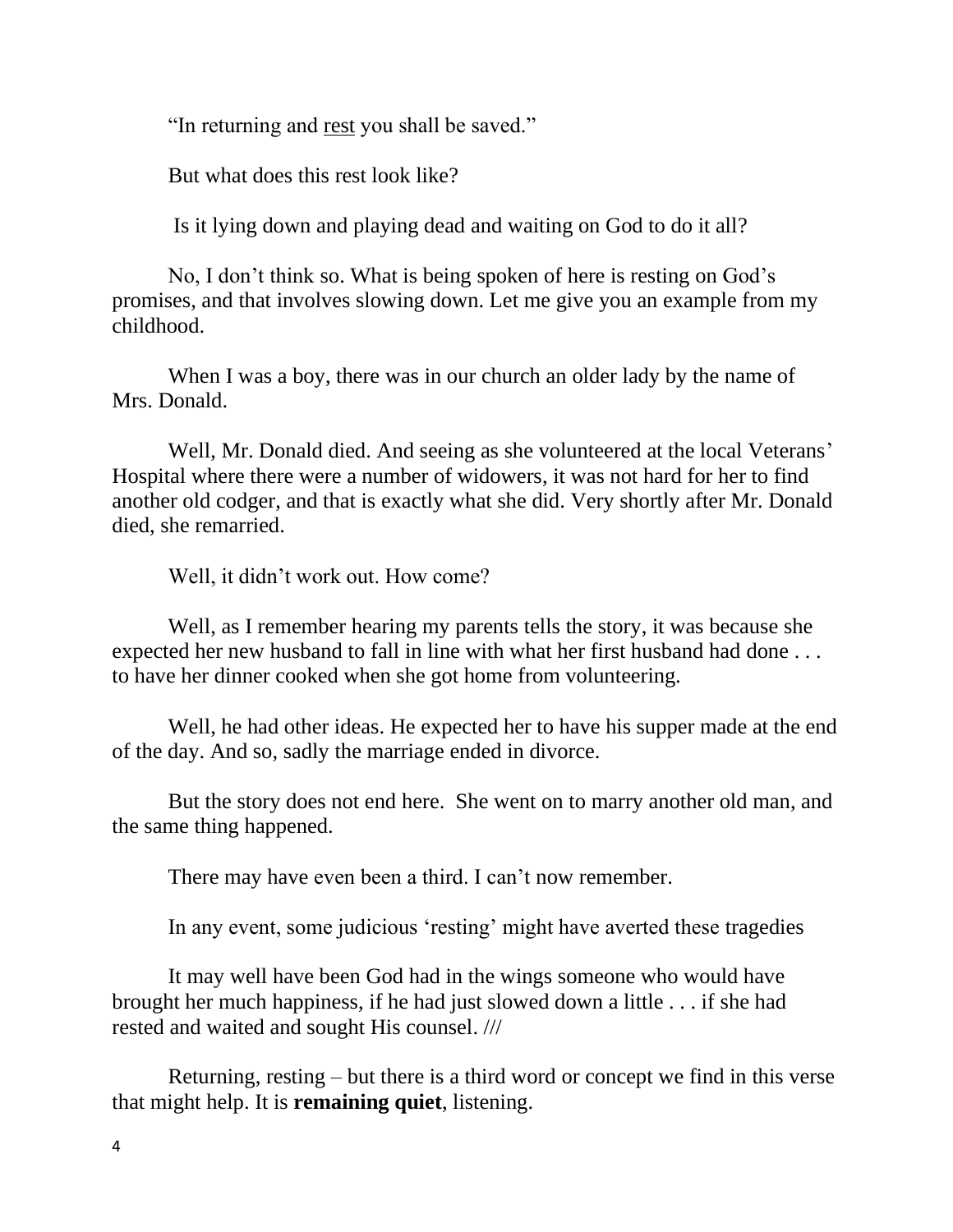I remember hearing a cathedral dean tell about a custom in his family. As many evenings as possible, the family would hold devotions.

During those devotions, they would go around the room and each person would tell God in his own words what was on his heart that day.

One evening his young son said something to this effect:

## **"God, I have nothing particular to report. So, I am just going to listen."**

Very profound words indeed! A little child shall lead them.

Prayer sometimes involves asking, but at others, it's okay – in the lingo of today – just to 'hang out' with God. Remain quiet.

In quietness . . . shall be your confidence.

In closing, let me add a fourth 'R' to this list. Having returned, rested and remained quiet, we need also to be ready . . . to be ready to follow God's lead and move at His command.

A.C. Palmer was a 19<sup>th</sup> century American hymn writer. He has bequeathed us these words:

*Ready to go, ready to stay, Ready my place to fill; Ready for service lowly or great, Ready to do His will.*

An additional stanza fills out the picture.

*Ready to speak, ready to think, Ready with heart and mind; Ready to stand where He sees fit, Ready His will to find.*

May this be our stance and prayer as we begin each new day.